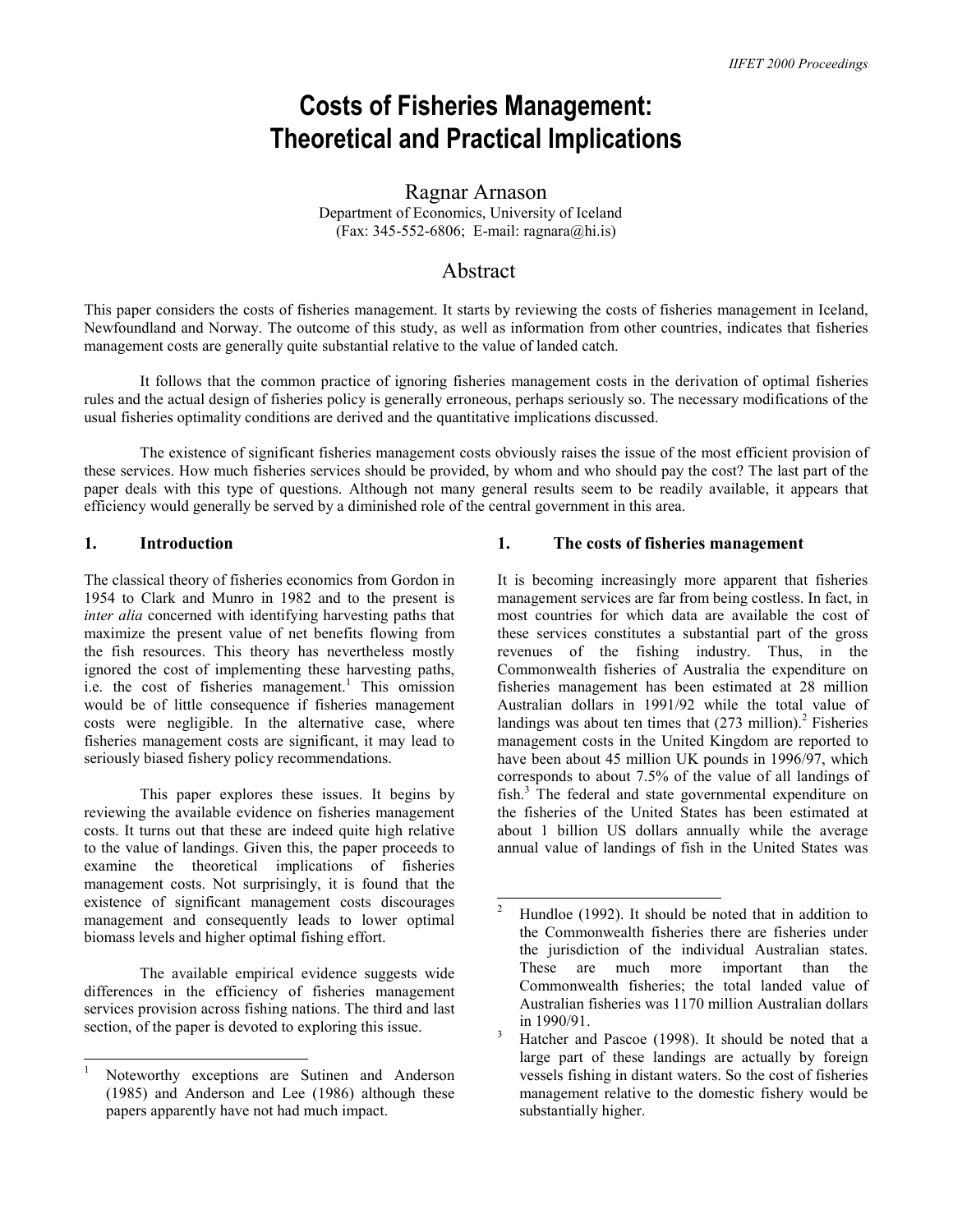3.5 billion dollars in the period  $1991-96<sup>4</sup>$ . Thus, according to these estimates, which are fairly typical for major fishing nations around the world, fisheries management costs may range from 5-30% of the landed value of catch.

The above estimates are based on readily available, aggregate data. A fairly detailed examination of the cost of fisheries management services provided by the government of Iceland, Norway and Newfoundland that I have recently conducted with my collaborators, R. Hannesson and W. Schrank (Arnason et al. 1999), nevertheless broadly confirms this pattern. It reveals fisheries management costs in these countries ranging from a minimum of some 3% of landed value in the case of Iceland to some 10% in the case of Norway and up to 25% in the case of Newfoundland. Let us now briefly review the main results of this study.

 The fisheries of Iceland, Norway and Newfoundland are broadly similar. All three are North-Atlantic fishing nations. The exploit very much the same species of fish of which demersals primarily cod and other gadoids are most important. They employ almost identical technology in harvesting and processing and the composition of their fishing fleets are similar. Fisheries is a major industry in all three countries. Although the Norwegian economy is much larger than that of Iceland and Newfoundland and much less dependent on fisheries, large parts of Norway, namely northern Norway<sup>5</sup>, is just as fisheries dependent as Iceland and Newfoundland.

Our estimates of fisheries management costs was limited to government expenditures on fisheries management. For this purpose we carefully reviewed the respective governments' expenditures on everything related to fisheries for the years 1990 to 1996. These expenditures are many and varied. For instance they include the running of lighthouses, the provision of weather forecast services, the implementation of safety measures at sea, product quality control, the operation of nautical schools and other educational programmes in addition to what is usually regarded as fisheries management expenditures. Faced with this we adopted the following definition of fisheries management expenditures:

## *Definition: Fisheries management expenditures*

Fisheries management expenditures are all expenditures on activities that are necessary to develop and operate the existing fisheries management system.

The area to the north of Tronheim.

 $\overline{a}$ 

This definition clearly excludes all expenditures on fisheries that have no particular connection with the actual management of these fisheries such as the items discussed above. It includes on the other hand all research deemed necessary for the management of the fisheries including stock assessment and forecasting, economic estimation and modelling etc. It also includes the cost of designing, implementing and modifying the fisheries management system and, perhaps most importantly, the cost of enforcing the fisheries management rules.

 Note that in totally unmanaged fisheries, such as were common 3-4 decades ago and can still be found around the world, the cost of fisheries management according to this definition would be zero but the government could still be spending a good deal of money on fisheries services such as harbour facilities, lighthouses, education etc.

According to this definition the main categories of fisheries management costs are:

- Research
- The design and implementation of fisheries management rules.
- Enforcement

Research generates the information necessary for (a) the design and implementation of the appropriate fisheries management system and (b) fisheries management decisions under a given fisheries management system such as the setting an appropriate TAC, imposing appropriate mesh restrictions, the number of fishing licences to allocate etc. Clearly, this requires both biological and economic research. Historically, however, most fisheries management research has been biological.

The design and implementation of fisheries management rules is usually conducted (or led) by the Ministry of Fisheries or a corresponding government agency. This is essentially a political and administrative function that uses research as an input and is generally not very expensive as such, at least not compared to the research itself.

Enforcement is generally the most expensive part of fisheries management. This typically includes surveillance and enforcement activities both at-sea and on-land. The atsea enforcement activity requires the use of patrol vessels and airplanes and sometimes even on-board-observers all of which are quite costly. On-land enforcement activities involve the assessment of the volume of catch most often at the point of landing, inspection of vessels, gear and catches, double checking at processing, retail and export points etc. In addition to at-sea and on-land monitoring, the

<sup>4</sup> These estimates were done by Milazzo, here cited from Andersen, Sutinen and Cochran (1998). These figures may cover more a wider range of expenditures than figures cited for Australia and the United Kingdom. 5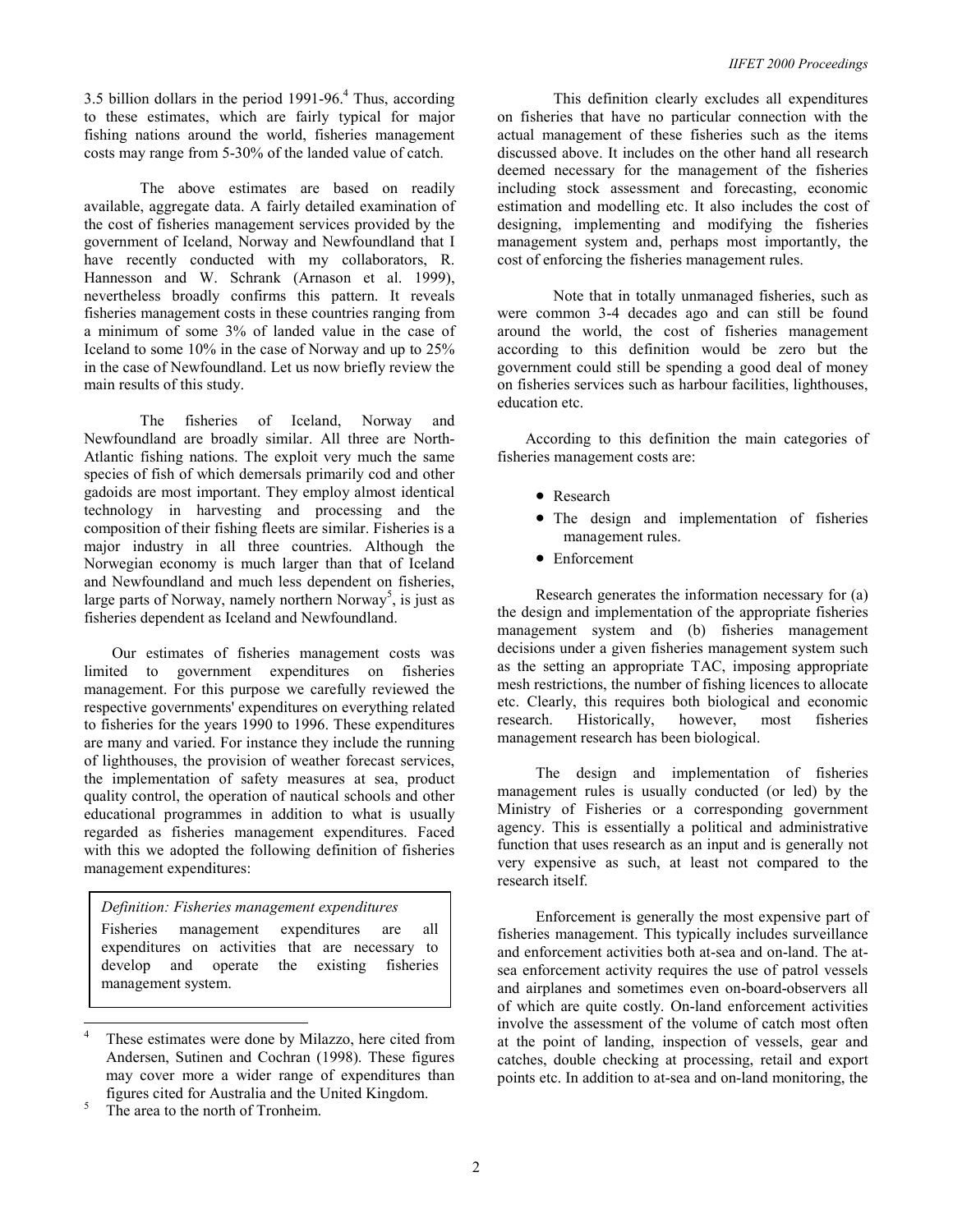administrative and judicial procedures necessary for the processing of violations are generally quite costly.

In assessing fisheries management costs in Iceland, Norway and Newfoundland every attempt was made to adhere to common definitions of cost categories in order to make the resulting figures comparable. Different reporting and accounting practices in the three countries make it impossible, however, to accomplish this fully. One particular problem is that the highest management level for the fisheries in Newfoundland is the federal government in Ottawa. Unfortunately, however, we did not have usable data on these administrative costs or, more precisely, the fraction attributable to the Newfoundland fisheries. Therefore, while local Newfoundland administrative costs are included, the corresponding fisheries administrative costs incurred by the Ottawa government are omitted from the Newfoundland figures.

Figure 1 shows the landed value of the catches in all three countries. During the period in question, 1990-1996, Norway had the highest landed value or over 1000 million USD on average. Iceland is next with some 800 million USD on average and Newfoundland a distant third with just over 200 million USD on average. While the landed values of Iceland and Newfoundland has been relatively steady during the period of study, the landed value in Norway shows a clear upward trend. This is explained by the strong herring and cod stocks in the Barents Sea during the period in question.





Figure 2 illustrates fisheries management costs in the three countries in million USD. The management costs are by far the highest in Norway and lowest in Iceland with Newfoundland in between.<sup>6</sup>





It is interesting to note that the fisheries management costs are fairly stable over time, much more stable than the value of landings. Notice also that while the Icelandic fisheries management costs exhibit a small upward tendency the Newfoundland costs show a clear downward trend. The average management costs in the three countries during the seven years in question are given in the Table 1.

| Table 1<br>Average fisheries management costs 1990-96<br>(M. USD) |                  |  |
|-------------------------------------------------------------------|------------------|--|
| Country                                                           | Costs<br>(M.USD) |  |
| Iceland                                                           | 21,9             |  |
| Norway                                                            | 95,0             |  |
| Newfoundland                                                      | 434              |  |

 The absolute level of fisheries management costs is not very informative, however. The purpose of fisheries management is to increase fisheries rents. The pertinent comparative measure, therefore, is fisheries management costs relative to fisheries rents generated. Unfortunately, we do not have reliable estimates of fisheries rents generated in the three fisheries. What we can provide, however, is fisheries management costs as a fraction of the landed value of catch. This is illustrated in Figure 3.

## Figure 3

## **Fisheries Management Costs as a Fraction of the Landed Value of Catch**



 $\frac{1}{6}$  It should be noted here that the management cost data for Newfoundland are for the fiscal year that begins on April 1 every year. For this reason they are not fully comparable to the Icelandic and Norwegian figures.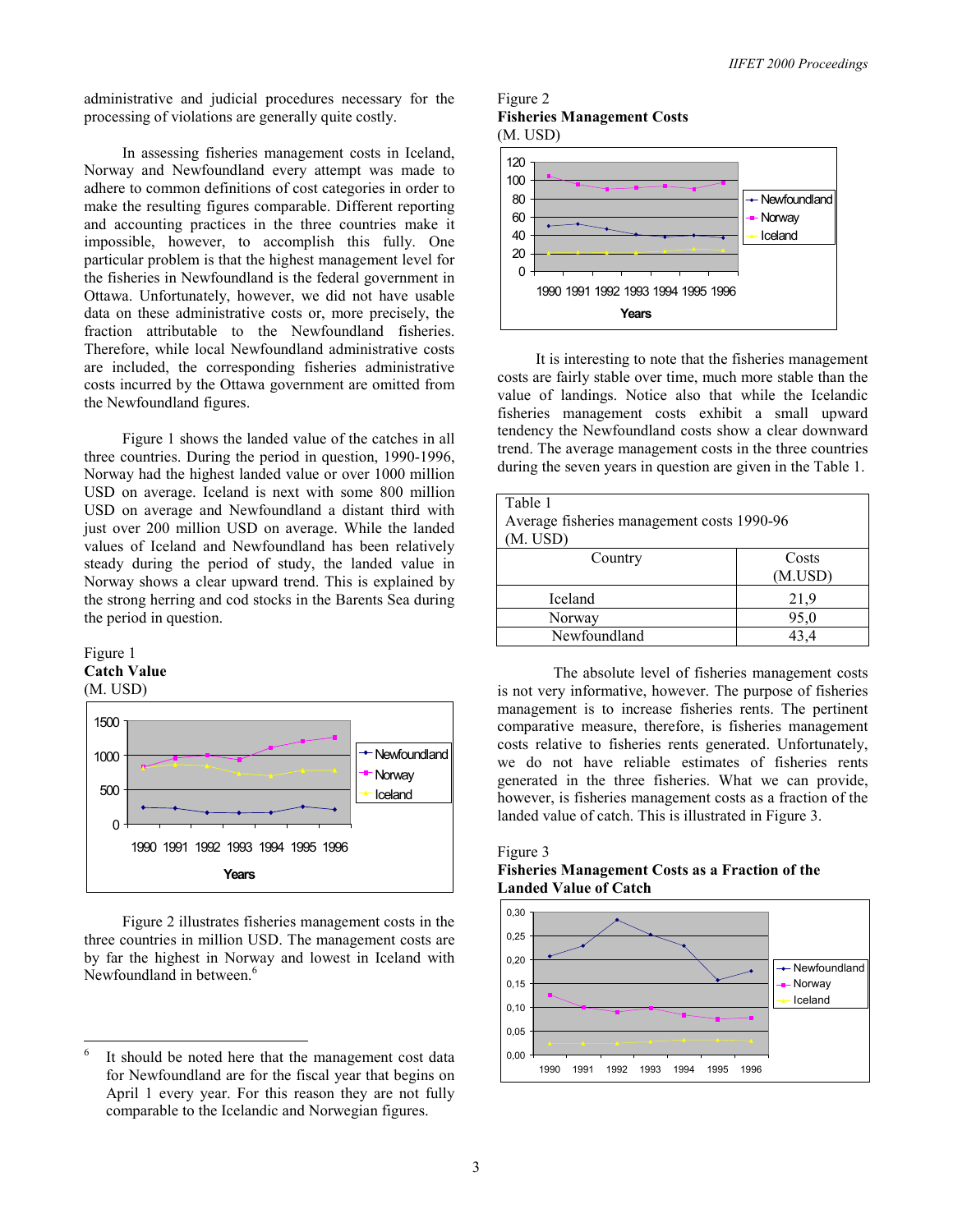Measured as a fraction of the landed value of catches, fisheries management costs are by far the highest in Newfoundland and lowest in Iceland. Norwegian fisheries management costs are in between but still more than twice as high as in Iceland. In Newfoundland fisheries management costs have ranged between 15 and 28% of the landed value of the catch and exhibit a slight downward trend over the period in question. In Norway, management costs as a fraction of the landed value of catch has declined from almost 13% to the current level of 8%. In Iceland, the corresponding fraction has been about or just under 3% with a slight increasing trend.

These high fisheries management expenditures raise the question of whether these costs are justified? The purpose of fisheries management is to increase the net economic benefits form the fisheries. Do the fisheries management in these three countries really generate fisheries rents in excess of the expenditures? In the case of Iceland who operates an efficient fisheries management system, the answer is likely to be affirmative. For Norway and in particular Newfoundland this is much more doubtful. In fact, for Newfoundland it may be questioned whether the maximum attainable fisheries rents can actually exceed the 25-30% of the landed value of the catch which the cost of fisheries management has sometimes reached.

 In spite of widely different total expenditures, the relative size of the main components of fisheries management is remarkably similar in the three countries. The most expensive single fisheries management activity is monitoring and enforcement at sea in all three countries. In Iceland and Norway this is done by the coast guard while in Newfoundland the Department of Fisheries has its own enforcement and monitoring service. Norway spends the equivalent of USD 50 million annually on Coast Guard activities which is more than twice the amount spent in Newfoundland with Iceland spending only about 1/5 of the Norwegian cost. The high ocean enforcement expenditures in Norway may to some extent be explained by its much larger exclusive economic zone than that of Iceland or the Canadian zone around Newfoundland.

 The second largest cost item in all three countries is marine research. In Norway the expenditure on marine research is just slightly above one half of the expenditure on enforcement at sea. In Iceland, marine research is almost as costly as the coast guard expenditures. In Newfoundland the marine research expenditures have also been almost as high as the coast guard expenditures but have declined in recent years.

 The third most important cost category is enforcement of fisheries management rules by the Directorates of Fisheries in Iceland and Norway and the regional administration in Newfoundland. This activity covers both enforcement on land and at sea excluding coast guard activities. Again this cost is by far the highest in Norway and lowest in Iceland, where the costs are about 1/5 of the Norwegian costs.

 The policy function, i.e. formulation and implementation of fisheries management, in one word the administration of the fisheries management system appears to be the least expensive in the three countries although it should be remembered that the data for Newfoundland is imperfect in this respect. Taking mainly into account the appropriate parts of the cost of the Ministries of Fisheries the costs in Norway and Iceland appear to be similar or about 3 million USD per year in each country. This corresponds to 3 and 7% of total fisheries management expenditures in each country respectively.

 The following pie-chart gives the average breakdown of the fisheries management expenditures in the three countries according to main cost categories discussed above namely (i) research, (ii) Policy and administration and (iii) enforcement of fisheries management rules.

#### Figure 4

#### **Fisheries Management Cost Breakdown**  Averages over the three countries



As already mentioned, in spite of widely different fisheries management expenditures, the expenditures on these categories as a percentage of overall fisheries management expenditures is remarkably constant across the three countries.<sup>7</sup> Therefore, it may not be unreasonable to expect that in fisheries management systems of a similar nature, enforcement costs would account for about 3/5 of total expenditures, research for about 1/3 and general administration for the rest.

l

<sup>7</sup> Percentage standard deviation is about 10%.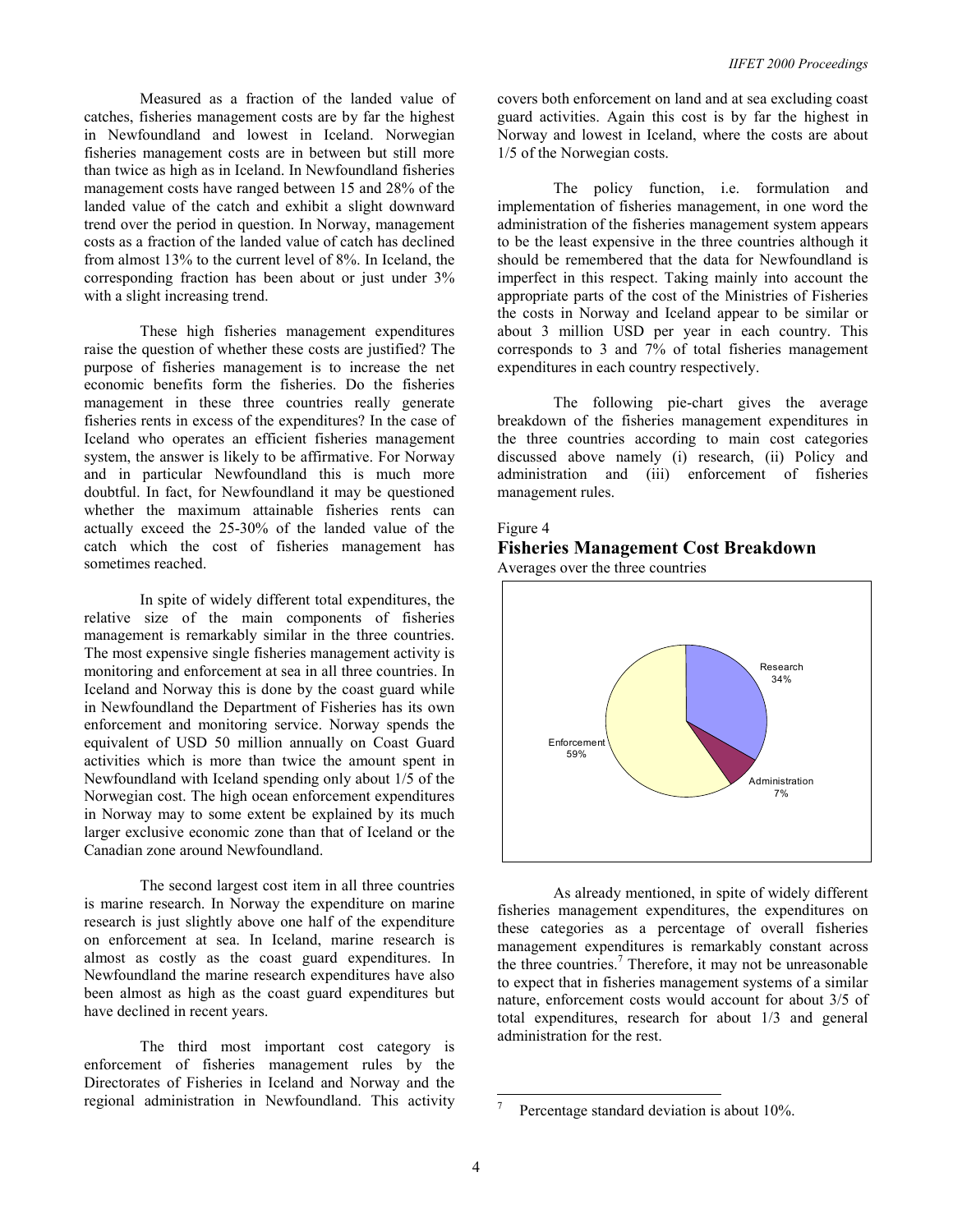#### **2. Fisheries models with management costs**

In the preceeding section it was established that fisheries management costs are indeed quite significant as a fraction of gross landed value of the catch. This suggests that in designing rent maximizing fisheries policies it is necessary to take full account of the costs necessary to implement such policies.

Traditional fisheries models $\delta$  from Gordon (1954) through Smith (1968), Clark and Munro (1982) and to the present derive optimal fisheries policies on the implicit assumption that management costs are zero. Since it has now been established that management costs, in fact, constitute a substantial fraction of the landed value of the catches, it follows that these models are not adequate as a basis for fisheries policy. This is all the more serious for the fact that many applied fisheries models specifically designed to provide management advice have adopted the same assumption, namely that management costs are immaterial. This certainly applies to virtually all biological models, many of which actually ignore economic considerations altogether, (see e.g. any ICES working group TAC recommendation) as well as most empirical economic models (Helgason and Olafsson 1988, Arnason 1990, Placenti et al. 1992 and Baldursson et al. 1996).

 These observations suggests the need to modify fisheries models to include fisheries management costs in the appropriate way. Theoretical models are the natural place to start this revision. After all, these serve as the blueprint for most empirical models which will then have to be modified accordingly. At this stage, however, it may be in order to point out that the inclusion of fisheries management costs in empirical fisheries models requires the estimation of one additional functional relationship, the fisheries managment cost function that will be further discussed below.

 To illustrate the modifications to the traditional fishereis models that are necessary to acount for fisheries management costs we will proceed in terms of the very simplest of aggregative fisheries models.

 Let instantaneous profits (rents) of the (aggregate) harvesting activity be represented by the profit function:

$$
(1) \t \Pi(y,x),^9
$$

 $\overline{a}$ 

where *y* represents the instantaneous rate of harvest and *x* the level of biomass. This function is taken to be increasing in both its arguments and concave with  $\Pi_{v,x} > 0$ .

 The biomass evolves according to the familiar rule:

$$
(2) \qquad \dot{x} = G(x) - y,
$$

where *G*(.) is the usual dome shaped biomass growth function.

 Within this modelling framwork, standard fisheries economic theory characterizes competitive (unmanaged) utilization of the resource by the behavioural rule:

(3) 
$$
\Pi_y(y^c, x) = 0
$$
, all *t*,

where  $y^c$  represents the competitive value of harvest given biomass *x* and *t* denotes time.For later use we define the the competitive harvesting rule implied by expression (3) as

$$
(4) \qquad y^c = Y(x),
$$

which on the assumptions about the shape of  $\Pi(\gamma, x)$  is monotonically increasing in biomass.

 According to standard fisheries economics theory, optimal utilization of the fishery should proceed acording to the set of equations:

- (5.1)  $\Pi_{\nu}(y,x) \lambda = 0$ ,
- $(5.2)$  $\lambda$  -*r*⋅ $\lambda$ = -  $\Pi_x(y,x)$  -  $\lambda$ ⋅ $G_x(x)$
- $(5.3)$   $\dot{x} = G(x) y$ ,

where  $\lambda$  represents the shadow value of biomass and *r* is the rate of discount. It should be noted that provided the shadow value of biomass,  $\lambda$ , is nonzero, the basic optimal behavioural rule, namely (5.1), is different from the one for the competitive fishery.

 The optimal equilibrium equations corresponding to the Clark-Munro (1982) conditions are:

 $(6.1)$   $G_x + \frac{H_x}{H_y} = r$ ,  $(6.2)$   $G(x) - y = 0$ ,

where the term Λ≡<sup>Π</sup>*x*/<sup>Π</sup>*y* represents what Clark and Munro refer to as the "marginal stock effect". Given that biomass contributes positively to profits, as we have assumed, this term is positive inducing more biomass conservation and therefore less fising effort than would otherwise be the case.

<sup>8</sup> Not to mention biological fisheries models.

<sup>9</sup> The reader will appreciate that prices and other exogenous variables are suppressed in this formulation of the profit function.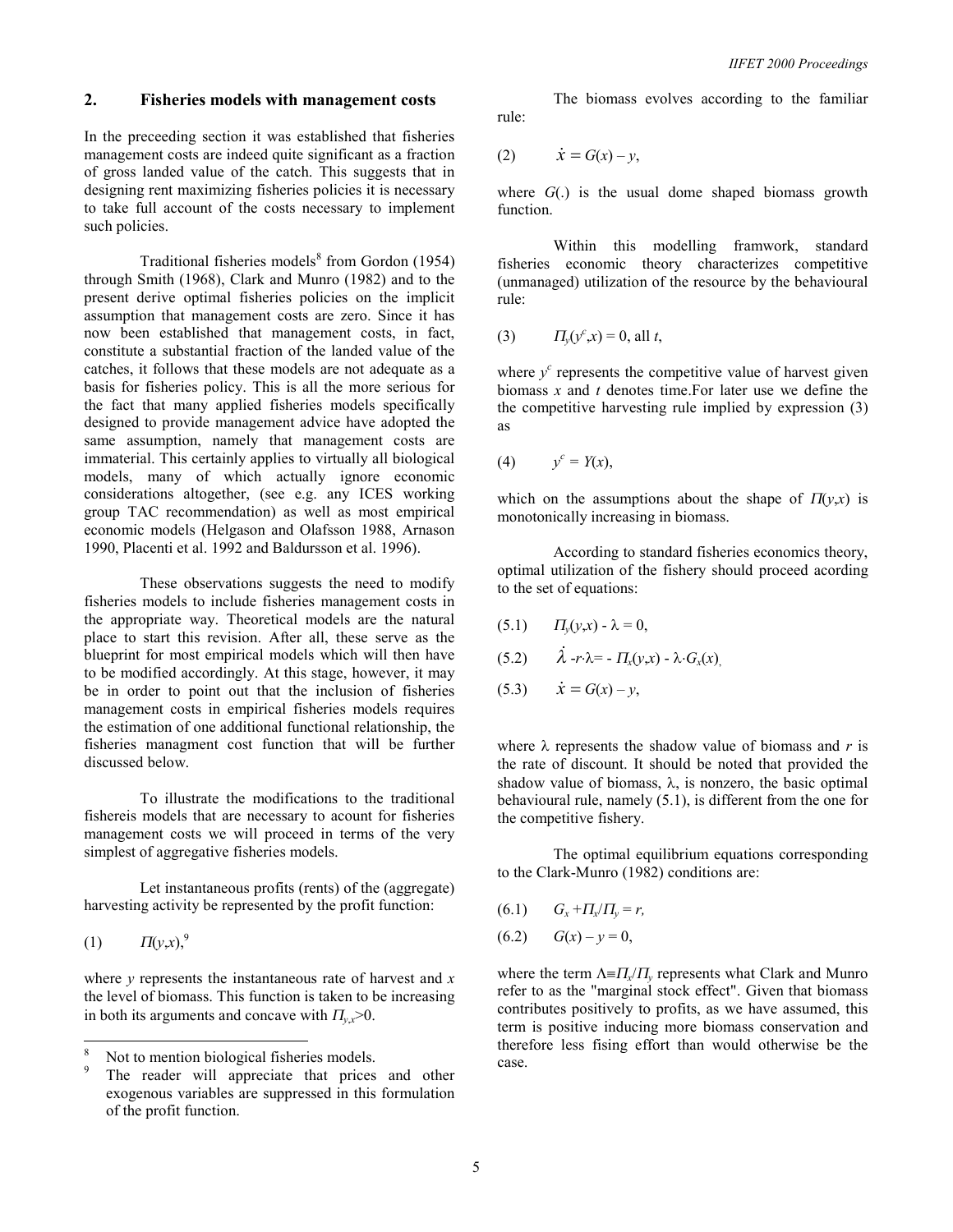Equation (6.1) is the fundamental behavioural rule in optimal equilibrium. For easier comparison with the competitive rule, i.e. (3), it is convenient to write this rule as:

(6.1') <sup>Π</sup>*y* = <sup>Π</sup>*x*/(*r* - *Gx*).

Comparison with the competitive rule as expressed in (3) above shows that competitive utilization can only be optimal if  $\Pi$ <sub>x</sub> = 0, i.e. biomass has no effects on profits.

 Let us now turn our attention to enforcement costs. In this simple model the subject of enforcement can only be the rate of harvest, *y*. Implementing a harvest rate that is different from what individual agents would like is presumably costly. The precise relationship is, of course, a matter for impirical investigation. In the absence of such studies it seems reasonable that the cost of enforcement depends positively on the (absoulute) difference between the harvest rate imposed by the management and the harvest rate desired by the fishing industry. Now, the desired level of harvest by the industry must be  $y^c$ , i.e. the competitive harvest level defined in (4) above. Given this we may define the enforcement cost function as as a function of harvest rate and biomass as follows:

$$
(7) \qquad C2(y-Y(x)),
$$

where the notation *C*2(.) is to remind us that this is the management cost function and not the harvesting cost function. In accordance with the above discussion the management cost function has the properties:

$$
C2(0) = 0,
$$
  
(y-Y(x)) $\neq 0 \Rightarrow C2(y-Y(x))>0$  and vice versa.

Moreover, in what follows we will for mathematical convenience assume that the *C*2(.) function is sufficiently smooth to allow differentiation and sufficiently convex to guarantee a unique profit maximum.<sup>10</sup>

An example of the management cost function is illustrated in Figure 5.

## Figure 5 **The Management Cost Function**



 Actually, it is not unlikely that the management cost function depends not only on harvest and biomass but also on the fisheries mangament system in which case it could be written as:

*C*2(*y*-*Y*(*x*),*Z*),

where *Z* is an index referring to different managment systems. This formulation obviously raises some intriguing possibilities that are outside the scope of the current paper.

 Given the management cost function discussed above, the revised, and hopefully more realistic, instantaneous profit function is:

$$
\Pi(y,x) - C2(y-Y(x)).
$$

Maximizing the present value of these profits then yields the revised necessary conditions corresponding to  $(5.1)$ - $(5.3)$ :

$$
(8.1) \t\t \t\t \Pi_{y}(y,x) - C2'(y-Y(x)) - \lambda = 0,
$$

$$
(8.2) \qquad \dot{\lambda} - r \cdot \lambda = - \Pi_x(y, x) - C2'(y - Y(x)) \cdot Y_x(x) - \lambda \cdot G_x(x),
$$

$$
(8.3) \qquad \dot{x} = G(x) - y.
$$

Note that marginal managment costs, C2', play a role in both equations (8.1) and (8.2). Thus, it is clear that the corresponding expressions of traditional fisheries economic theory, namely (5.1) and (5.2) are not appropriate as a prescription for the optimal fisheries policy. What is the difference? The behavioural equation (8.1) includes an additional term,  $C2'(y-Y(x))$  reflecting marginal management costs. This term is negative provided, of course, that enforcement is costly and the policy is to maintain the harvesting rate below the competitive level both of which seem self-evident. The impact of managment costs therefore is the opposite of the shadow value of biomass. It discourages harvesting restraint and, consequently, biomass conservation and

<sup>10</sup> The alternative case where there may be multiple equilibria is interesting but will not be pursued here.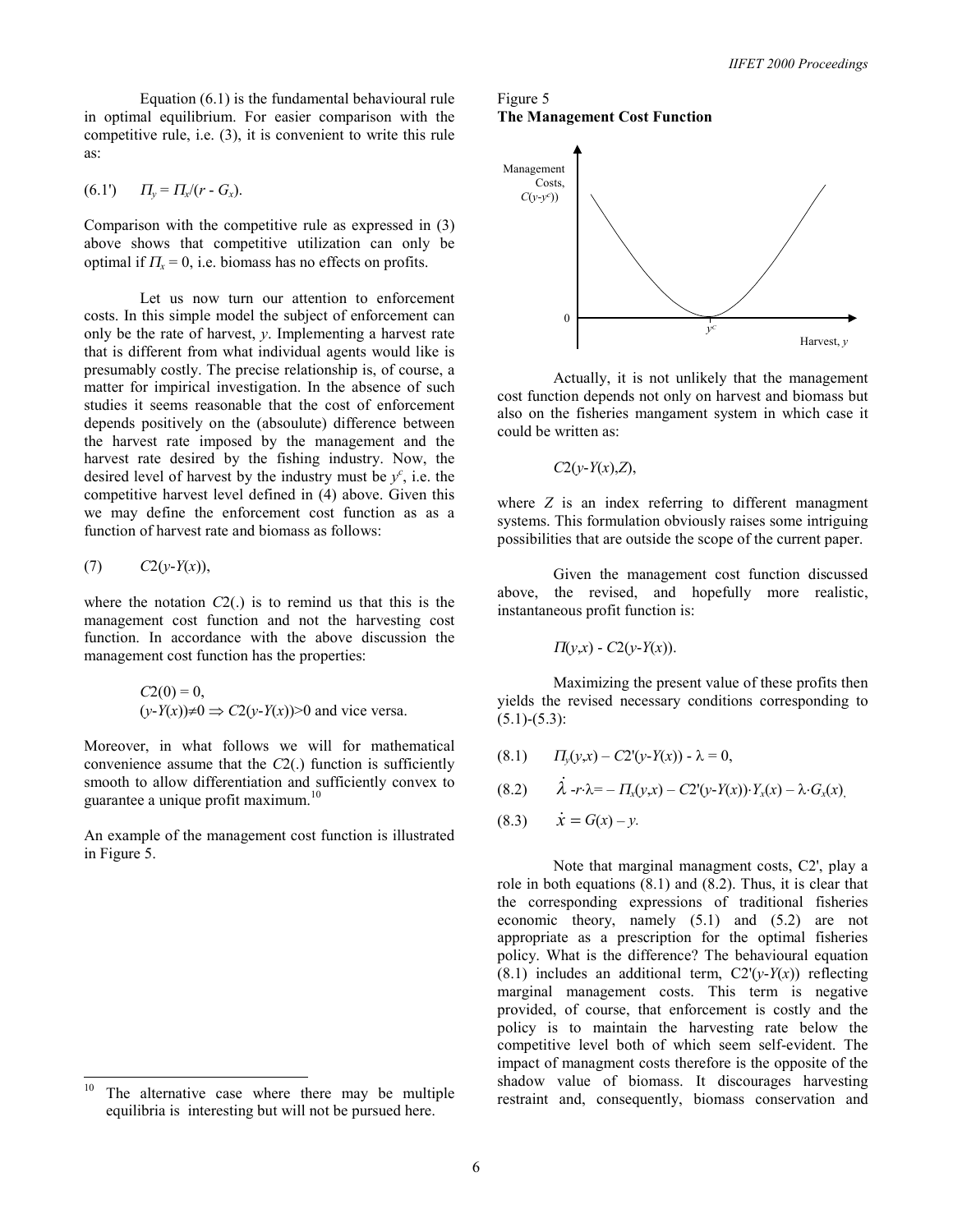stock rebuilding. This of course is most intuitive. If there is a special cost associated with restraining harvest, this cost will, of course, work against such restraint.

The revised equilibrum conditions are:

$$
(9.1) \tG_x + ( \Pi_x + C2 \cdot Y_x ) / ( \Pi_y - C2 ) = r,
$$

$$
(9.2) \tG(x) - y = 0,
$$

where the term  $\Gamma = (T_{x} + C2 \cdot Y_{x})/(T_{y} - C2)$  is the "new" marginal stock effect when therer are management costs. Notice that on our earlier assumptions, namely that the management problem is to restrain harvest, the marginal stock effect under management costs is unequivocally smaller than the traditional marginal stock effect which assumes no management costs. In other words:  $\Gamma < \Lambda$ , where  $\Lambda$ , it will be recalled is the Clark Munro marginal stock effect defined by Λ≡<sup>Π</sup>*x*/<sup>Π</sup>*y*. Thus, remembering that the marginal stock effect works in the direction of more biomass conservation and less harvesting, it is clear that when there are management costs, the optimal equilibrium biomass will be less and fishing effort greater than would otherwise be the case.

Rewriting  $(9.1)$  in the form of  $(6.1')$  above we obtain a more convenient comparison with the optimal harvesting rule under managment costs, the traditional harvesting rule and the competitive harvesting rule.

$$
(9.1') \t \Pi_y = \Pi_x/(r - G_x) + C2 \cdot (Y_x + r - G_x)/(r - G_x).
$$

Now, the first term on the right hand side of (9.1) is precisly the traditional harvesting rule. The second term on the right hand side of (9.1),  $C2 \cdot (Y_x + r - G_x)/(r - G_x)$ , is the correction due to harvesting costs. This would be negative provided, of course, that  $(r - G<sub>x</sub>) > 0$ , which is a important stability condition.<sup>11</sup> Thus, the message of  $(9.1')$  is that in optimal equilibrium the marginal profits of harvest should be less and therefore fishing effort greater and biomass smaller than that demanded by the traditional models. Moreover, as is made clear by (9.1), the difference increases monotonically with the marginal cost of management, *C*2'.

 This raises the question whether there exists a level of management costs such that the best equilibrium option is not to manage at all. Equation (9.1') shows that this is indeed so. According to this equation, a necessary condition for this to happen (i.e.,  $\Pi_{\nu} = 0$ ) is that:

$$
(10) \qquad -C2'(0) \geq \cdot \Pi_x(G(x),x) / (Y_x(x) + r - G_x(x)),
$$

where the equilibrum condition,  $(9.2)$  has been imposed. Equation (10) merely states that if in equilibrium the marginal cost of fisheries management at the zero fisheries management level, exceeds the marginal contribution of biomass to profits suitably normalized then management is not worth while.

 An alternative and perhaps more transparent condition is suggested by  $(8.1)$  namely:

$$
(11) \qquad -C2'(0) \ge \lambda,
$$

i.e., the marginal cost of management exceeds the shadow value of biomass.

 Now that we have seen that the traditional fisheries models, by not taking account of fisheries management costs, actually produce misleading policy recommendations we may wonder about the magnitude of the error. Is it negligible or is it significant? A general answer to this question cannot, of course, be provided. It obviously depends on the empirical facts of each fisheries situation, including the size of the management costs. However, strictly for illustrative purposes, I have calculated the impact of a range of management costs on the optimal equilibrium biomass for a very simple fishery. The results of this exercise are illustrated in Figure 6.

#### Figure 6

#### **Optimal Equilibrium Biomass as a Function of Management Costs**

(Management costs given as a fraction of landed values)



The results reported in Figure 6 suggest that the impact of fisheries management costs on optimal equilibrium biomass may be quite significant. Thus, as indicated in the diagram, management costs of some 10% of landed value may lead to about 9% reduction in the optimal equilibrium biomass level. Presumably the effect on optimal adjustment paths will be of similar magnitude.

 $11$ Clearly,  $(r - G_x) \leq 0$  could not represent an equilibrium in the traditional fishery model.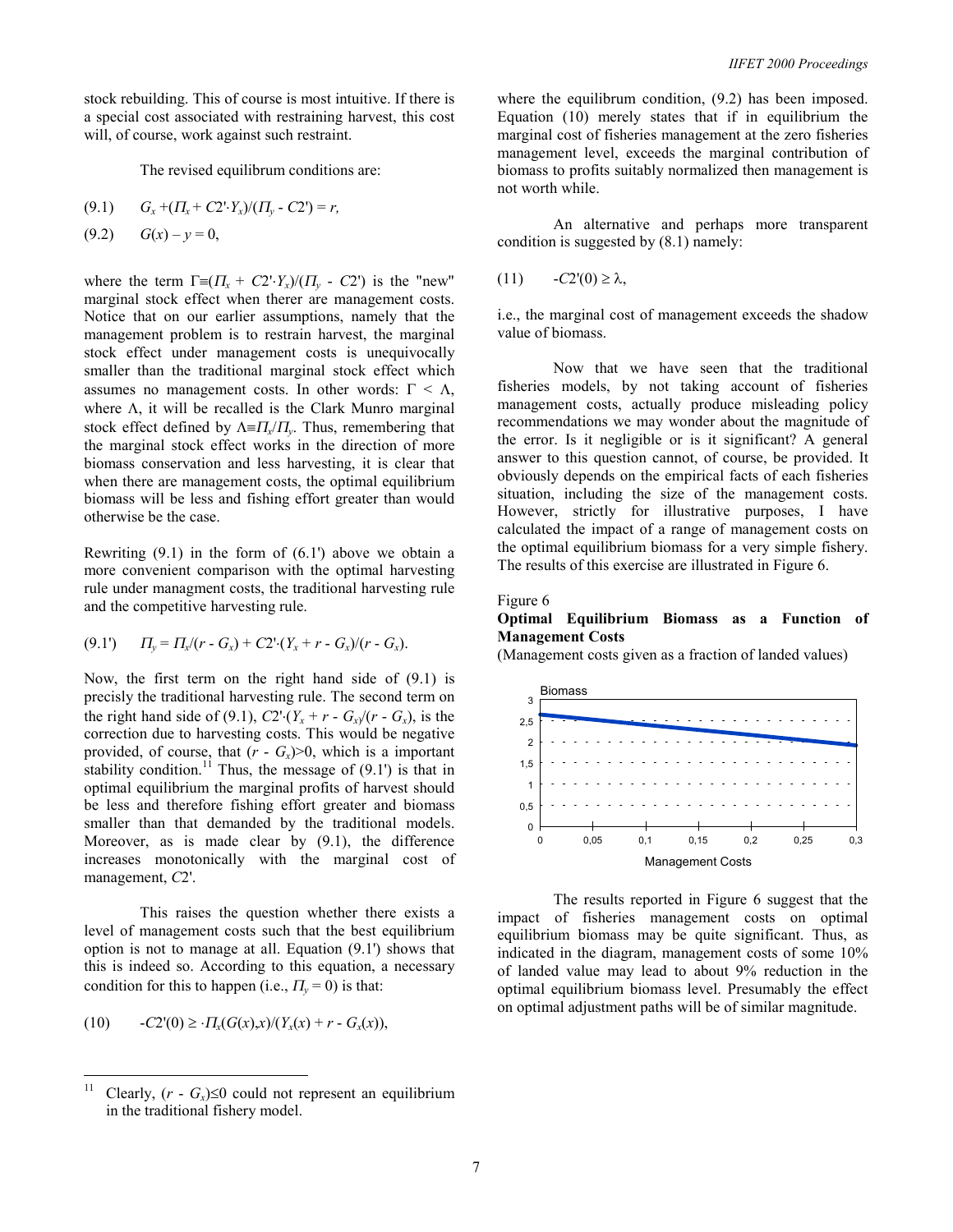## **3. Efficient provision of fisheries management**

It was established above, more precisely Section 1, that actual fisheries management costs are (i) quite substantial, (ii) vary widely between countries and (iii) there does not appear to be much relationship between the expenditures on fisheries management and the economic productivity of the fisheries. These observations raise the question of efficiency in the provision of fisheries services. Is it possible to obtain better fisheries management services at the same cost or the same quality of fisheries management services at a lower cost? The wide difference between the cost fisheries management across similar fishing nations such as Iceland, Norway and Newfoundland without any apparent corresponding impact on the quality of the management certainly seems to suggest so.

 The empirical investigation into fisheries management expenditures reported in section 1 revealed that the bulk of fisheries management expenditures are allocated to three categories of management activities.

- Research
- Policy and administration
- **Enforcement**

Traditionally, in most fishing nations, these management services have been provided by the government $12$  and paid for by public funds.<sup>13</sup> The question is: what is the problem, if any, with this particular arrangement for the provision of fisheries management services and can a better arrangement be suggested?

 The first thing to notice is that the above three categories of management services are have very strong public goods features. Public goods have two key characteristics: non-excludability and non-rivalry in use (Samuelson 1969). Non-excludability means that it is difficult or impossible to exclude anyone from making use of the good if it exists at all. It immediately follows that it is difficult for individual agents to collect payment for nonexcludable goods. Consequently, the market system has difficulties in providing such goods. Non-rivalry means

that one agent's use of the good does not diminish its availability. It follows that it is not economically appropriate to charge for the good at all.14 Therefore, in the absence of judicious intervention, the market system is by no means a desirable provider of non-rival goods.<sup>15</sup>

 Few real goods are pure public goods in the above sense. However, the enforcement of institutional restrictions (policing), scientific research and policy formulation and are often mentioned as prime candidates for pure public goods. Management systems, in general, also appear to be close to pure public goods. Almost by definition, no-one, at least no-one belonging to the group to which the management system applies, can be excluded from the services of the system. Moreover, someone's use of the management services generally does not significantly reduce their availability to others.<sup>16</sup>

It follows that fisheries management services and whatever is required to produce them— research, administration and enforcement — come close to being pure public goods. However, fisheries management services are perhaps more aptly characterized as a subset of public goods called club goods.17 Club goods are non-rival in use but excludable in the sense that those not belonging to the club can be excluded from their use (Varian 1992). Although, usually no-one is really excluded from the use of fisheries management services, it is clear that it is first and foremost the members of the fishing industry that are in a position to make use of these services. From this perspective, fisheries management services may be regarded as club goods.

The club good nature of fisheries management services is particularly clear in the case of enforcement. It is hard to imagine those not actually in the industry making use of fisheries enforcement services. The case of research is not as clear cut. While research management purposes of course primarily benefits those in the fishing industry, the research also may have direct use outside the industry. Thus, for instance, ecological research and fish stock assessment may be of interest to other biological research, conservationists and naturalists in general. Clearly, the same applies to other research. Thus, although fisheries management services have many of the characteristics of club goods they are clearly not pure club goods.

 $12\,$ It may be noted that in most countries, the government also provides a range of other services to the fishing industry including, port facilities, communication facilities, information, education etc. . These services, however, do not come under our definition of fisheries management services and are consequently not the subject of this study.<br><sup>13</sup> In recent years, several fishing countries notably New

Zealand, Australia, Canada, Iceland and others have taken steps toward charging the fishing industry for some of the management costs.

 $14$ Unless, there is a charging method that does not influence the use of the commodity.

 $\frac{15}{15}$  For a further discussion on this and related matters see

<sup>(</sup>Samuelson 1969, Atkinson and Stiglitz 1980) <sup>16</sup> There may actually be some possibility of exceeding any system's management capabilities. 17 This is discussed at some length in Anderson et al.

<sup>1998.</sup>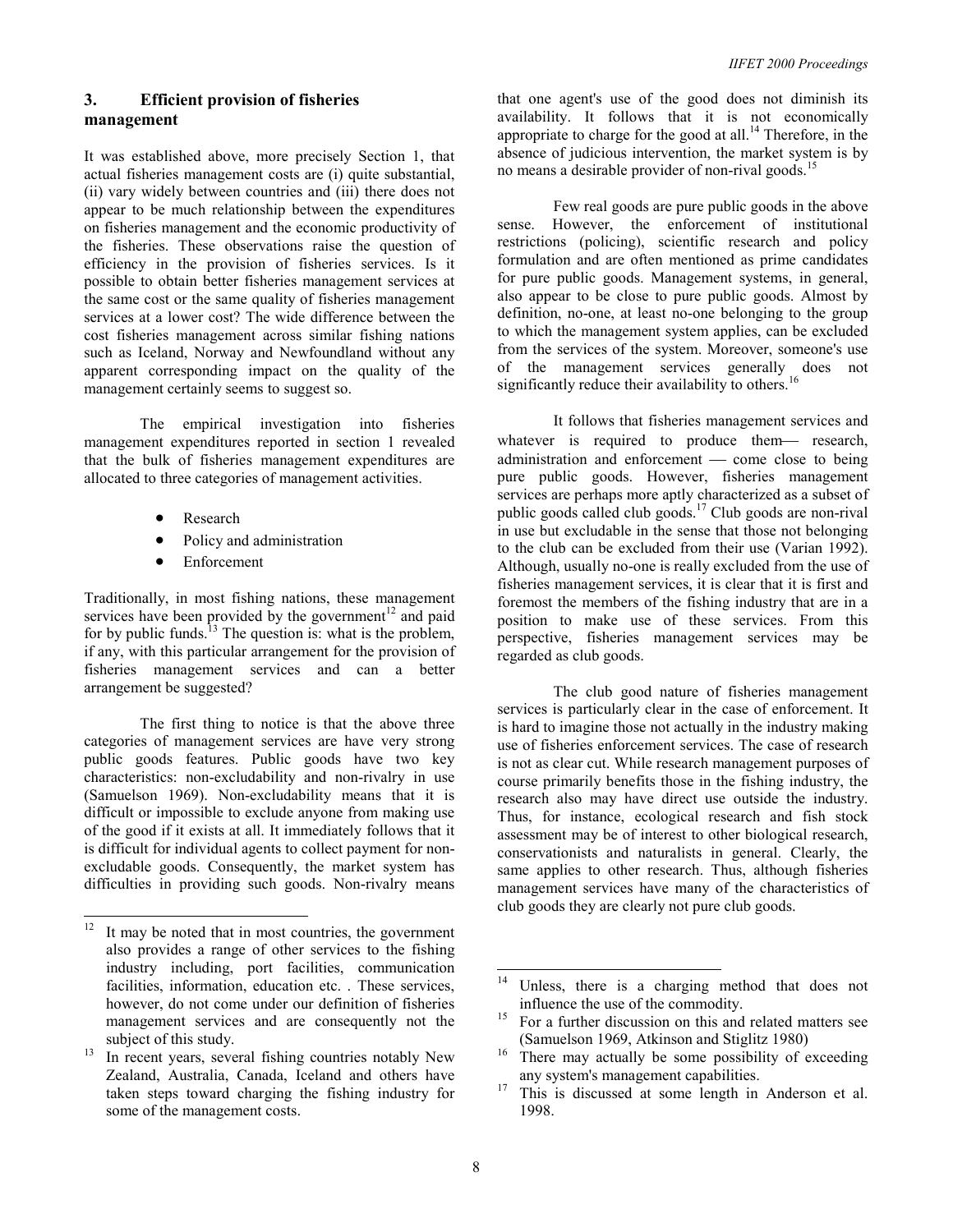Now, it is well known (Samuelson 1969, Atkinson and Stiglitz 1980) that the market system will not provide public goods efficiently. When it comes to public goods, the market simply fails. It follows that it is not at all advisable to simply leave fisheries management services to the vagaries of the market system. This doesn't imply, however, that it is a necessarily a good idea to entrust the government with fisheries management services. There is also such a thing as a government failure (Wolf 1988). A priori, it makes little sense to replace a market failure with a government failure.

## *Government failures*

The fundamental reason for government failures is inappropriate incentives made worse by certain structural and technical difficulties.

In a perfect market situation, the costs and benefits of any action are borne by the decision maker himself and no-one else. The decision maker therefore faces the appropriate incentives. In the case of the government this is generally not so. Government decision makers<sup>18</sup> are generally allocating other people's money. They are usually not held responsible for the misuse of this money or rewarded for its prudent use, at least not fully. In addition, government decision makers are subject to political control and influence. It follows immediately that the incentives facing government decision makers are quite far from being appropriate.

This unfavourable situation is made worse by a number of things. Most importantly, the groups receiving government services is often quite different from the group actually paying for these services. Consequently, which services are provided and which are not depends very much on the political power of the respective groups. In what follows we will refer to this as the problem of asymmetric distribution of costs or benefits or, more briefly, the asymmetry problem.

The asymmetry problem can be can be explained with the help of the simple allocation matrix in Table 2.

| Table 2<br>Distribution of Benefits and Costs amongst the<br><b>Population</b> |        |                              |      |  |  |
|--------------------------------------------------------------------------------|--------|------------------------------|------|--|--|
|                                                                                |        | <b>Distribution of Costs</b> |      |  |  |
|                                                                                |        | Narrow                       | Wide |  |  |
| Distribution                                                                   | Narrow |                              |      |  |  |
| of benefits                                                                    | Wide   | Ш                            |      |  |  |

 $\overline{a}$ As distinct from government employees in general which face incentives not much different from those in the private sector.

When both benefits and costs are widely distributed (box IV in Table 2), most people benefit as well as pay. Therefore, there is a fair chance that the correct action will be taken in spite of poor government incentive structures.

Box IV in Table 2, however, is basically the only situation that warrants this level of optimism. If the benefits befall a large group and the costs are borne by a small group (box III), there is little chance that the action will be undertaken, even when aggregate benefits greatly exceed aggregate costs. The reason is that the interests of the narrow group of payees is much more focussed and can be better articulated via the political process than the interest of the wide group of beneficiaries that, moreover, usually stand to gain less individually than the payees lose. Therefore, projects belonging to box III are unlikely to be undertaken by the government even when they are socially beneficial.

The opposite applies to box II. Here the benefits befall a small group of people while the costs are distributed widely. Therefore government projects in this box stand a good chance of being carried out even when aggregate costs exceed aggregate benefits. As a result one may expect the government to provide an excessive level of such services.

Finally, we have box I where both the benefits and costs fall to narrow groups. Here everything depends on who these groups are and their relative political power. If both costs and benefits fall to the same group we are essentially back in the framework of box IV and there is not much of a problem. If the groups are different, however, which of course is quite likely, there is little chance of an efficient outcome. Given the inertia of government the most likely outcome is a stand-off, i.e. no action.

Rent seeking is a much discussed cause of government failures. Rent seeking is the activity where social groups spend resources trying to convince government decision makers to undertake actions beneficial to the group. It should be noted that the government actions included in boxes I and II in Table 2 are the prime field for rent seeking.

 It is interesting to note that fisheries management services tend to belong to box II in Table  $2.^{19}$  This box, it will be recalled covers government actions that are relatively likely to be undertaken even when aggregate benefits do not cover aggregate costs. Since fishery participants are generally a small fraction of the taxpayers, they will usually find it in their interest to seek government

<sup>19</sup> It may be noted, however, that in some circumstances the beneficiaries of fisheries management might be the general population.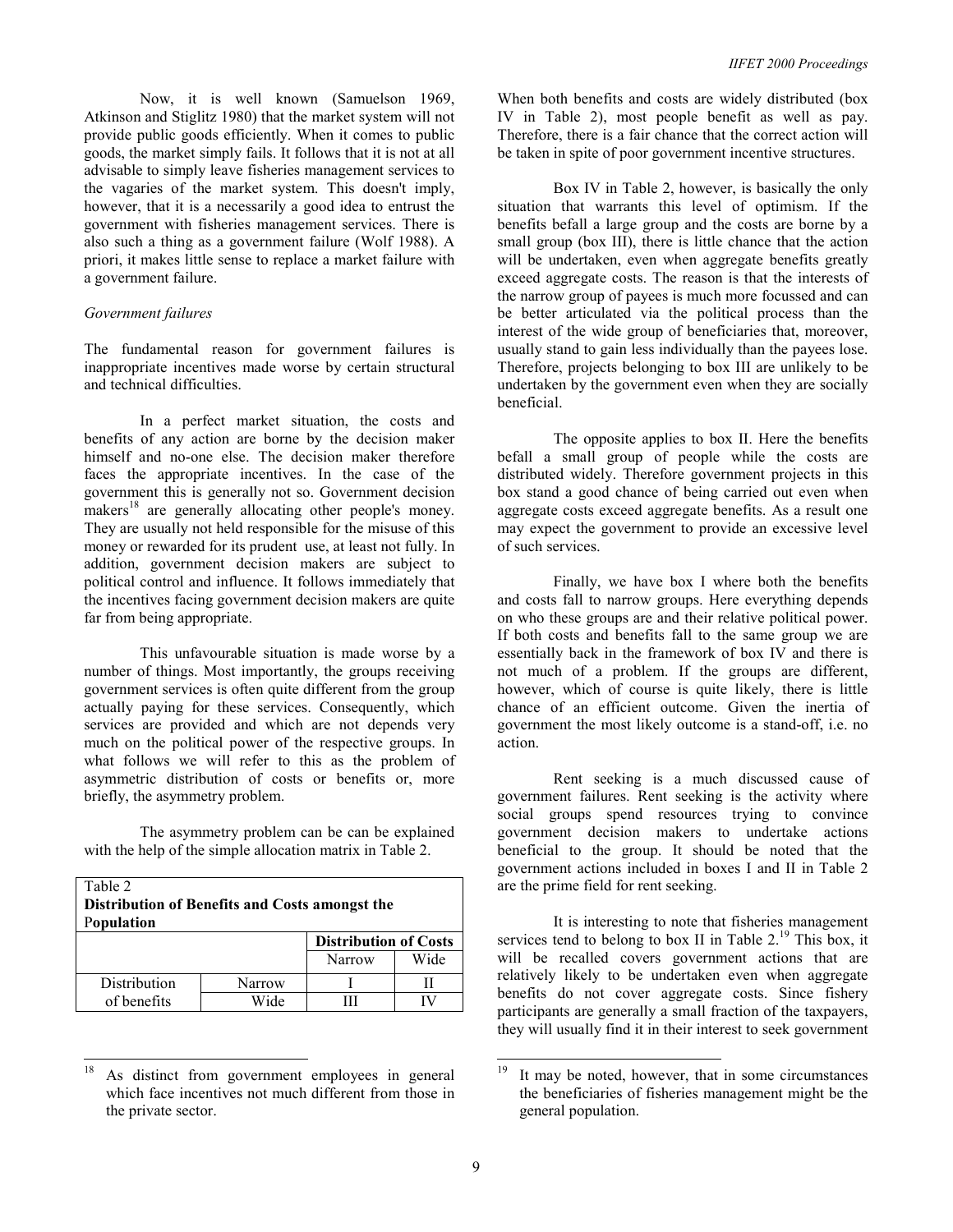management services even if they are only marginally beneficial to themselves. Since on the other hand the marginal costs to the rest of the taxpayers are virtually negligible, they will have little incentive to resist. Therefore fisheries management services provided by the government are relatively likely to be oversupplied. Moreover, the smaller the fisheries sector relative to the rest of the economy the greater is this likelihood. This is a possible explanation for the very high fisheries management expenditures relative to the value of the landings seen in many countries.

 There are several other factors that contribute to government failures, i.e. inefficiency in the provision of services. One is the difficulty in measuring the value of government output. Although this problem undoubtedly stems partly from the lack of government incentives to provide and develop the appropriate measures, a significant part of the problem is quite fundamental. The government is or should primarily be providing public goods. Since public goods cannot be sold in the market there is a fundamental problem in valuing them.

#### *How to provide fisheries management services*

The problem of inappropriate incentive structure which bedevils government production in general combined with asymmetric distribution of the costs and benefits associated with fisheries management renders the government somewhat unattractive as a provider of fisheries management services. At the same time the public goods nature of fisheries management makes the market system an unsuitable provider of these services. How, under these somewhat discouraging circumstances, should fisheries management services be provided? There are several alternatives some of the more pertinent of which are listed in the following table:

| Table 3<br>Provision of Fisheries Management Services |                        |                     |                     |  |  |
|-------------------------------------------------------|------------------------|---------------------|---------------------|--|--|
| <b>Arrangements</b>                                   |                        | Provider            | Payee               |  |  |
|                                                       | Current<br>arrangement | Government          | Government          |  |  |
| $\overline{2}$                                        | <b>Cost Recovery</b>   | Government          | Fishing<br>Industry |  |  |
| 3                                                     | Contracting out        | Private sector      | Government          |  |  |
| 4                                                     | Self-Management        | Fishing<br>Industry | Fishing<br>Industry |  |  |

The current arrangement for the provision of fisheries management services has already been discussed. It runs afoul of both main problems of government services; the incentive problem and the asymmetric distribution of costs and benefits problem.

The second arrangement, cost recovery, is somewhat more promising. Under this arrangement the government would still provide the management services but the industry, the recipient of these services, would have to pay the cost. This arrangement thus, to a large extent eliminates the problem of asymmetric distribution of costs and benefits. The industry as a whole no longer has an incentive to ask for management services whose costs exceed the overall benefits and the political sector little or no incentive to produce such services. This arrangement, on the other hand, does not avoid the incentive problem that is the other main source of inefficiency in government services. It may even be argued that the incentive problem is exacerbated. The reason is that the government agencies providing the management services now more or less automatically receive payments for their activities from the industry and do not have to compete with other agencies for limited government funds. Counteracting this potential deterioration of proper incentives, however, would be the fishing industry that is likely to exert some pressure to receive value for its payments.

The third arrangement, the contracting out of services, is in many respects the reverse of cost recovery. The private sector would provide fisheries management services according to contractual arrangements with the government, presumably on the basis of some sort of competitive bidding. The government would, however, pay the cost. This arrangement, obviously, goes a good way toward eliminating the incentive problem, although some incentive problems may be expected to remain in the actual contracting out and supervision of the services. It does nothing however, to alleviate the problem of asymmetric distribution of costs and benefits.

Under the fourth arrangement, self-management, the industry takes care of the management services itself. This, obviously, more or less eliminates the government incentive problem and greatly alleviates the asymmetry problem. The government incentive problem is eliminated by removing the production of management services out of the public realm. Note, however, that the management services are still a public good to the members of the fishing industry, i.e. the "club" of fishing industry members. Within the club the management services still have to be provided in a centralized manner. as a result, incentive problems will pop up again. However, presumably they will be of smaller magnitude and therefore more manageable than those under the government. Also they can be counteracted by contracting out of some or all of the management services.

The asymmetry problem is alleviated by restricting the provision and payment of the management services to the club of fishing industry members. Within this club the allocation of benefits and costs will presumably be reasonably uniform. However, to the extent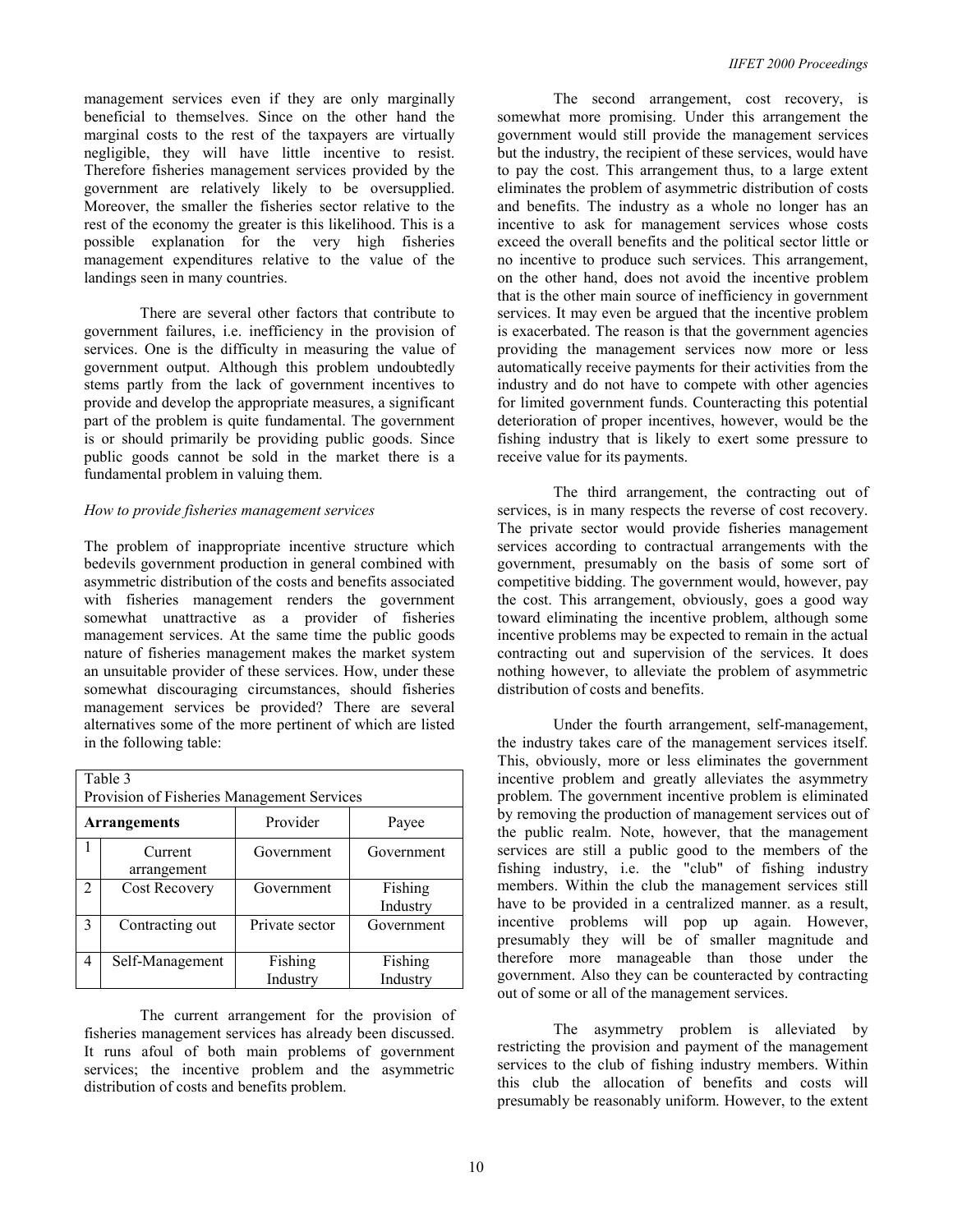that fisheries management services are not a perfect club good there will still be asymmetry problems. There may for instance be outsiders that enjoy some of the benefits of the services. Notice, however, that the government is in a position to rectify this problem by the judicious purchase of research results, perhaps by the means of allocation of research and publication grants, from the researching agency. may Moreover, within the club there may also be certain asymmetry problems. For instance, some of the members are undoubtedly more law abiding than others or smaller etc. As the incentive problem, however, these asymmetry problems are probable of much smaller and manageable magnitude than under the government.

It is important to realize that for self-management to be possible, the government has to provide the necessary legal framework. Most fundamentally, this has to contain a provision for the establishment of one or more industry associations to conduct fisheries management. One additional requirement is crucial. The legal framework must provide the association(s) with the clear right to charge each industry member for his proper share in the management costs. Otherwise, due to the public goods nature of the services, the free rider problem might become very difficult to del with.

In summary: There do not appear to be any brilliant solutions to the problem of efficient provision of fisheries management services. Therefore, we are forced to choose between several imperfect alternatives. The current arrangement where government both provides and pays for fisheries management services does not appear to be among the most efficient available. The most efficient general arrangement seems to be the one we have called self-management. Under this arrangement the industry itself is responsible for the management services and is provided with the necessary tools (mainly legal) required to make the most of this responsibility. Both contracting out of fisheries management services and, in particular, cost recovery arrangements seem clearly superior to the current arrangement.

## **4. Conclusions**

Examination of the fisheries management costs in Iceland, Norway and Newfoundland shows that their fisheries management costs can hardly be characterised as trivial. For these three countries, annual fisheries management costs since 1990 have ranged between less than 3% to 28% of the value of landed catch. More recently they have converged somewhat and now range between 3% and 18% of the landed value of catch. These results are in good conformance with corresponding but less well founded estimates quoted for other countries, notably Australia, US and the UK, where fisheries management costs have been reported to range between 7.5% and 30%.

 This evidence has a number of significant implications. First, the assumption implicit in most fisheries models that fisheries management costs are insignificant is no longer tenable. These models will consequently have to be revised to take account of fisheries management costs in an appropriate manner. Theoretical analysis conducted in the paper suggests that fisheries management costs will generally lead to higher fishing effort and lower optimal biomass levels than suggested by the traditional models. Preliminary numerical calculations on the basis of a very simple, aggregative fisheries model suggest that the necessary modifications in the optimal fisheries policy may be far from trivial, even for relatively modest fisheries management costs. The inclusion of fisheries management costs in theoretical fisheries models can even lead to the somewhat startling result that unmanaged, competitive fishing may even be the optimal fisheries policy for some fisheries.

 For empirical fisheries modelling, the existence of significant fisheries management costs further complicates an already formidable task. It implies that in addition to the usual biological and economic modelling parts the fisheries management aspects of the industry need to be investigated and, preferably a fisheries management cost function estimated. Without such a relationship, there is no guarantee that the policy recommendations generated by the models are sufficiently close to the mark. In fact, without the inclusion of an explicit fisheries management cost function it is almost certain the policy recommendations will be biased.

A second major implication of the observation that fisheries management costs are indeed significant, is that is clearly worthwhile to critically examine the quality and value of the fisheries management services. Is the production of fisheries management services economically efficient? Can the same level of benefits be produced at lower costs? Judging from comparative data on Iceland, Norway and Newfoundland, where the country with the lowest management costs, namely Iceland, is probably the one who also manages its fisheries most efficiently the answer seems to be unequivocally yes.

 There are actually strong reasons to expect large inefficiencies in the provision of fisheries management services, even in the absence of any empirical evidence. Fisheries management services are generally provided by the government. Their provision, consequently, is not generally subject to the discipline of market forces. The beneficiary of fisheries management services, moreover, is the fishing industry, a small group of people in most societies. The costs of fisheries management services, on the other hand, are generally borne by all taxpayers. The political dynamics of the situation, consequently, work in the direction of overprovision of fisheries management